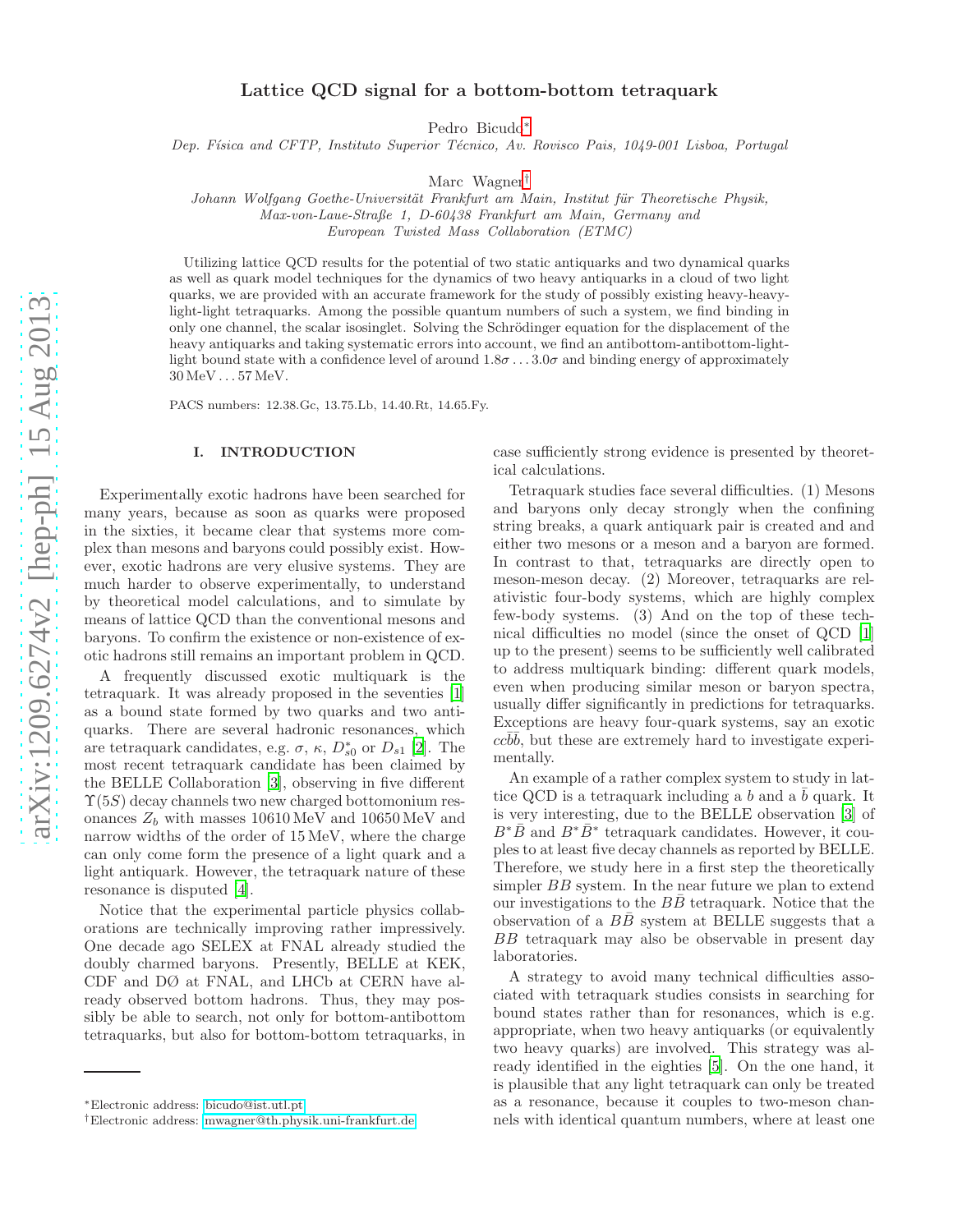of the mesons is a pion or kaon. Due to chiral symmetry, these are very light mesons and, consequently, the tetraquark will have a rather light open decay channel. On the other hand the presence of two heavy antiquarks is sufficient to force all involved hadrons, i.e. the tetraquark and any two-meson channels with the same quantum numbers, to escape chiral symmetry. Moreover, the heavy antiquarks also reduce the technical complexity of the four quark system, since heavy antiquarks are non-relativistic. This in turn allows for the Born-Oppenheimer approximation: for the light quarks the heavy antiquarks can be regarded as static color charges; once the energy of the light quarks is determined, it can be utilized as an effective potential for the heavy antiquarks.

### II. HEAVY ANTIQUARK-ANTIQUARK INTERACTION

### A. Lattice QCD results

The major theoretical problem remaining is, to obtain the correct effective potential, which has been studied by lattice QCD methods mainly in the quenched approximation (cf. e.g. [\[6](#page-5-5)[–10\]](#page-5-6)). Only recently computations of this potential with dynamical sea quarks have been performed [\[11](#page-5-7)[–13](#page-5-8)].

Here we use such dynamical results obtained with a comprehensive set of four quark operators of the form

<span id="page-1-1"></span>
$$
(\mathcal{C}\Gamma)_{AB} \left( \bar{Q}_C(\mathbf{r}_1) \psi_A^{(1)}(\mathbf{r}_1) \right) \left( \bar{Q}_C(\mathbf{r}_2) \psi_B^{(2)}(\mathbf{r}_2) \right), \quad (1)
$$

where  $\overline{Q}$  denotes a static quark operator,  $\psi$  a light antiquark operator, A, B and C are spin indices and  $\mathcal{C} = \gamma_0 \gamma_2$ is the charge conjugation matrix [\[11](#page-5-7), [13\]](#page-5-8). While for the static antiquarks the only relevant variable is their separation, the two light  $u/d$  quarks can be combined in  $8 \times 8 = 64$  different ways via the  $4 \times 4$  matrix Γ and the light quark flavors  $\psi^{(1)}\psi^{(2)} \in \{ud - du, uu, ud + du, dd\}$ (each light quark has two isospin, two spin and two parity degrees of freedom). Symmetries and quantum numbers of such four-quark states are explained in detail in [\[11](#page-5-7)].

In this work we focus on the two attractive channels between ground state static-light mesons  $(B \text{ and } B^*$ mesons): a scalar isosinglet (cf. Fig.  $1(a)$ ) with corresponding four-quark creation operator

$$
\psi^{(1)}\psi^{(2)} = ud - du \quad , \quad \Gamma = \gamma_5 + \gamma_0 \gamma_5, \tag{2}
$$

which is most attractive, and a vector isotriplet (cf. Fig. [1\(](#page-1-0)b)) with corresponding four-quark creation operator e.g.

$$
\psi^{(1)}\psi^{(2)} = ud + du \quad , \quad \Gamma = \gamma_3 + \gamma_0 \gamma_3, \tag{3}
$$

which is less attractive. Note that these operators have not only specific quantum numbers, but also exhibit a structure particularly suited, to excite the ground state

(a system composed at large  $b\bar{b}$  separations of pseudoscalar B and/or vector  $B^*$  mesons, but not of excited positive parity mesons such as  $B_0^*$  or  $B_1^*$ ) as explained in [\[11,](#page-5-7) [13\]](#page-5-8). Consequently, the resulting potential does not depend on the details of the used operators. In particular, no additional assumption about the physical structure of the four-quark state is made or entering the computation. The arrangement of the four quarks is decided by QCD dynamics, i.e. automatically realized in the lattice result according to QCD (cf. e.g. also recent lattice work on tetraquark candidates, where it has been demonstrated that operators similar to [\(1\)](#page-1-1) generate significant overlap to a variety of different four-quark structures including mesonic molecules, diquark-antidiquark pairs or two essentially non-interacting mesons [\[14](#page-5-9)[–17](#page-5-10)]).



<span id="page-1-0"></span>Figure 1: (Color online). The static antiquark-antiquark potential as a function of the separation in units of the lattice spacing  $a \approx 0.079$  fm. (a) Three parameter fit  $(\alpha, d, p)$  of ansatz [\(4\)](#page-2-0) to the most attractive channel, the scalar isosinglet. (b) Two parameter fit  $(\alpha, d; p = 2.0$  fixed) of ansatz [\(4\)](#page-2-0) to the less attractive vector isotriplet.

For further details regarding the lattice computation of the heavy antiquark-antiquark interaction we refer to [\[11,](#page-5-7) [13\]](#page-5-8).

#### B. Screening ansatz

To motivate an ansatz to fit the lattice results for these potentials, first remember that the pair of heavy antiquarks is immersed in a cloud of two light quarks.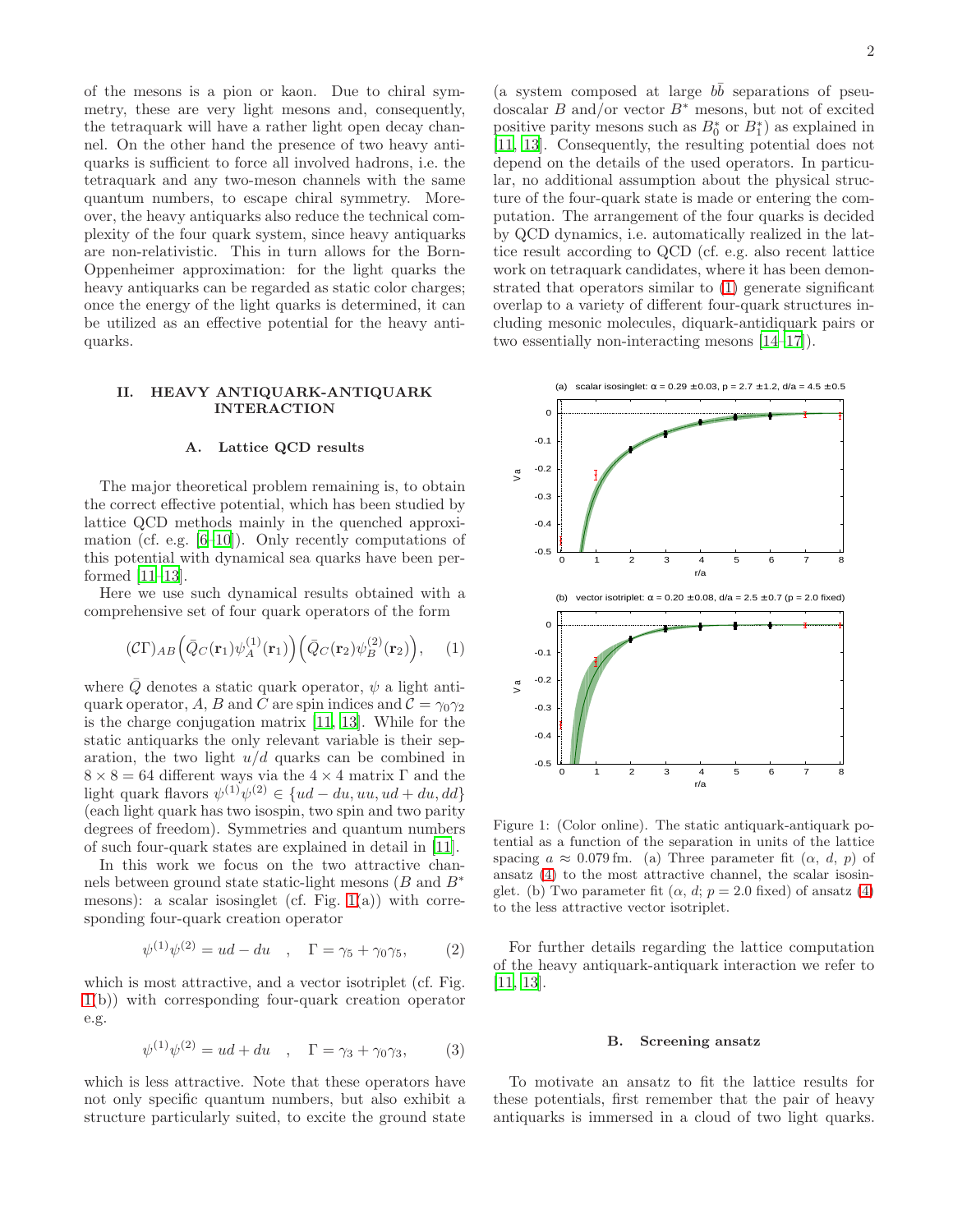The size of this cloud is crucial for the heavy antiquarkantiquark interaction. When the two antiquarks are much closer than twice the typical light quark cloud radius in a heavy-light meson, the antiquark-antiquark interaction is a typical diquark interaction (cf. Fig.  $2(a)$ ). However, when the separation of the two antiquarks becomes larger, the light quarks screen the heavy antiquark charges as in Fig. [2\(](#page-2-1)b) and the antiquark-antiquark interaction vanishes.



<span id="page-2-1"></span>Figure 2: (Color online). Screening of the antidiquark flux tube interaction. We show two scenarios: (a) the heavy antiquarks are close and the screening of the light quarks has little effect on the antiquark-antiquark interaction; (b) the heavy quarks are well separated and their color charge is totally screened by the light quark wavefunctions.

The diquark interaction for systems containing only static quarks has also been studied by lattice QCD. Flux tubes have been observed for static baryons, static tetraquarks and static pentaquarks [\[18,](#page-5-11) [19\]](#page-5-12). It seems established that at large separations  $r$  the diquark potential is linear and confining  $\sim \sigma r$ . At small separations r the potential is rather Coulomb-like, i.e.  $\sim -\alpha/r$ . A similar system, which has been studied in even more detail by lattice methods is the "static-static meson" or static potential; here  $\alpha \approx 0.3 \dots 0.4$ , while  $\sigma \approx (0.44 \,\text{GeV})^2$  is estimated from quark model fits and often used to set the scale. For two heavy antidiquarks in a cloud of two light quarks we expect a similar Coulomb-like potential of or- $\frac{d}{dx} -\frac{\alpha}{r}$  at small separations. At larger separations (in contrast to the purely static case) the potential should be screened by the light quarks, as discussed in the previous paragraph and illustrated in Fig. [2\(](#page-2-1)b).

The screening of the heavy color charge is due to the decrease of the wave function  $\psi$  of the light quark with respect to its separation from the heavy quark. One expects this decrease to follow an exponential of a power law, i.e.  $\psi(r) \propto \exp(-(r/d)^p)$ , where d characterizes the size of the quark-antiquark system, i.e. a B meson. If the quark-antiquark interaction inside a B meson is dominated by a Coulomb-like term, the wave function is similar to that of a hydrogen atom, i.e.  $p = 1$ . In case the potential is rather linear, the non-relativistic Schrödinger equation is solved by Airy functions corresponding to  $p = 3/2$ . A similar, but relativistic treatment of the light quark yields  $p = 2$  instead.

The above considerations suggest the following ansatz to model the heavy antiquark-antiquark potential:

<span id="page-2-0"></span>
$$
V(r) = -\frac{\alpha}{r} \exp\left(-\left(\frac{r}{d}\right)^p\right),\tag{4}
$$

where it is expected that  $\alpha \approx 0.3 \dots 0.4$ , d is around half the size of a B meson, i.e.  $d \lesssim 0.5$  fm, and  $p \approx 1.0 \dots 2.0$ .

# <span id="page-2-2"></span>C. Fitting procedure and results

We perform uncorrelated  $\chi^2$  minimizing fits of the ansatz [\(4\)](#page-2-0) to the lattice results for the heavy antiquarkantiquark interactions shown in Fig. [1,](#page-1-0) i.e. we minimize

$$
\chi^2 = \sum_{r=2a,\dots,6a} \left( \frac{V(r) - V^{\text{lat}}(r)}{\Delta V^{\text{lat}}(r)} \right)^2 \tag{5}
$$

with respect to the parameters  $\alpha$ , d and p (V<sup>lat</sup> denote the lattice results,  $\Delta V^{\text{lat}}$  the corresponding statistical errors). Notice that data points for separations  $r/a = 0$ and  $r/a = 1$  are excluded from the fits, because they suffer from lattice discretization errors. For  $r/a > 2$  it has been checked, that these discretization errors are negligible compared to the statistical errors by using different static quark actions [\[11\]](#page-5-7). On the other hand, data points for large separations have little relevance since the potential vanishes exponentially fast, due to screening, while the statistical error remains similar. Thus we utilize the points at distances  $r/a = 2, 3, 4, 5, 6$  for our fits.

For the scalar isosinglet we are able to determine all three parameters  $\alpha$ , d and p via fitting. For the vector isotriplet a three parameter fit is not stable; therefore, we only fit two parameters,  $\alpha$  and d, while fixing the exponent to its expected value  $p = 2.0$ . The fits are also shown in Fig. [1,](#page-1-0) while numerical results are collected in Table [I.](#page-3-0) Statistical errors for  $\alpha$ , d and p have been determined via an elaborate Jackknife analysis starting on the level of the lattice correlation functions. In detail we proceeded as follows.

- (1) From the 480 available samples of the correlation functions of four quark operators [\(1\)](#page-1-1) (corresponding to 480 gauge link configurations) we form 20 essentially independent bins by averaging each time over 24 consecutive gauge link configurations; this binning removes possibly existing correlations in Monte Carlo simulation time.
- (2) From these 20 bins we compute not only the average, but also 20 reduced samples, i.e. 20 correlation function averages over 19 of the available 20 bins, each time omitting a different bin.
- (3) On the average and on each reduced sample we compute the heavy antiquark-antiquark potential obtaining  $V^{\text{lat}}$  and  $V^{\text{lat,red},n}$ ,  $n = 1, \ldots, 20$ , using standard lattice techniques (fitting constants to effective mass plateaus at sufficiently large temporal separations); these results are then used in a standard Jackknife analysis, to obtain a statistical error  $\Delta V^{\text{lat}}$ .
- (4) The  $\chi^2$  minimizing fit of the ansatz [\(4\)](#page-2-0) to lattice potential is not only performed for  $V^{\text{lat}}$ , but also for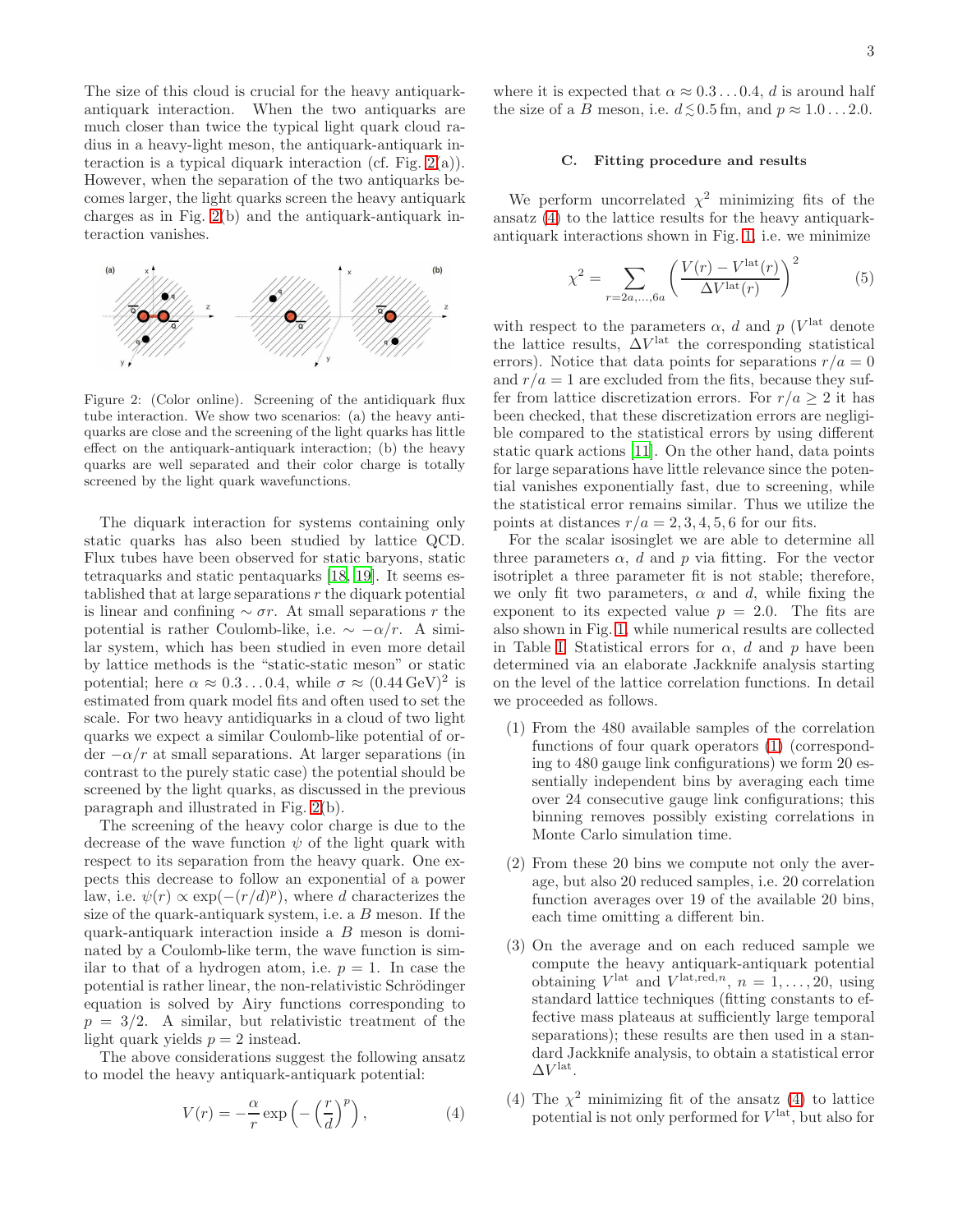the reduced samples  $V^{\text{lat,red,n}}$ , yielding  $(\alpha, d, p)$  and  $(\alpha^{\text{red},n}, d^{\text{red},n}, p^{\text{red},n})$  [or  $(\alpha, d)$  and  $(\alpha^{\text{red},n}, d^{\text{red},n})$ ]; as in step (3) a standard Jackknife analysis is used, to obtain statistical errors  $(\Delta \alpha, \Delta d, \Delta p)$  [or  $(\Delta \alpha, \Delta d)$ .

The fit of the ansatz [\(4\)](#page-2-0) to the lattice results is uncorrelated, because there are not sufficiently many lattice samples available, to estimate a covariance matrix appropriately. Note, however, that we use the same bins and reduced samples for all temporal separations of the  $\alpha$  correlation functions  $t$  and also for all spatial separations of the heavy antiquarks  $r$ . Therefore, these bins and reduced samples contain information about possibly existing correlations in  $t$  and in  $r$ , which in turn enters the resulting fit parameters  $\alpha$ , d and p. In other words, although we do not mimimize a correlated  $\chi^2$ /dof, correlations are taken into account to some extent (cf. also [\[21\]](#page-5-13), where in a similar context it has been demonstrated numerically that correlated and uncorrelated  $\chi^2$  minimization yield essentially identical results). Since we have only 2 [or 3] degrees of freedom (5 separations, 3 [or 2] fit parameters), not only  $\chi^2/\text{dof} \ll 1$  but also  $\chi^2 \lesssim 1$ , which indicates consistency of the lattice data and our ansatz [\(4\)](#page-2-0), even though we are currently not able, to determine a correlated  $\chi^2$ /dof. Moreover, note that the resulting values for  $\alpha$ , d and p are in agreement with phenomenological expectations.

<span id="page-3-0"></span>Table I:  $\chi^2$  minimizing fit results of the ansatz [\(4\)](#page-2-0) to the lattice static antiquark-antiquark potential; fitting range 2 ≤  $r/a \leq 6$ ; lattice spacing  $a \approx 0.079$  fm

| channel                                                | $\alpha$ | d/a | $\boldsymbol{p}$ | $\chi^2/\text{dof}$ |
|--------------------------------------------------------|----------|-----|------------------|---------------------|
| scalar isosinglet $0.293(33)$ 4.51(54)                 |          |     | 2.74(1.20)       | 0.35                |
| vector isotriplet $0.201(77)$ $2.48(69)$ $2.0$ (fixed) |          |     |                  | 0.06                |

# III. HEAVY ANTIQUARK-ANTIQUARK BINDING, EXISTENCE OF TETRAQUARKS

In Fig. [1](#page-1-0) it is clear that, if the two  $\overline{Q}$  would be arbitrarily heavy, they would also go arbitrarily deep into the Coulomb potential. In this limit tetraquarks would have an arbitrarily large binding energy both in the scalar isosinglet and in the vector isotriplet channel. However, the heavy  $\overline{Q}$  have a finite mass and the question we now address is, whether the heavy quark mass is large enough, to bind our class of tetraquarks.

### A. The antiquark-antiquark Hamiltonian

The potential of Eq. [\(4\)](#page-2-0) with the fit parameters from Table [I](#page-3-0) corresponds to the energy of a static-static-lightlight four quark system minus the energy of a pair of static-light ground state mesons. To obtain the energy of a heavy-heavy-light-light system, where the antiquarks have a heavy, but finite mass, one also needs to consider a kinetic term for the heavy antiquarks resulting in the Hamiltonian

<span id="page-3-2"></span>
$$
H = \frac{\mathbf{p}^2}{2\mu} + 2m + V(r),\tag{6}
$$

where  $\mu$  is the reduced antiquark mass.

Notice that, because of screening, at large separations each heavy antiquark carries the mass of a B meson and thus  $\mu = m_B/2$ , whereas at small separations it carries just the energy of a heavy quark  $\mu = m_b/2$ . When investigating the existence of four quark bound states, we consider both mass values, which differ by around 5%  $(m_B = 5279 \,\text{MeV}$  [\[2](#page-5-1)],  $m_b = 4977 \,\text{MeV}$  in quark models [\[20\]](#page-5-14)). Another possible source of systematic error is associated with the physical value of the lattice spacing. This error is introduced, when converting the "size parameter" d from dimensionless lattice units to physical units. We investigate the magnitude of this error, by using values for the lattice spacing determined by rather different scale setting procedures:  $a = 0.079$  fm is used in many ETMC publications and is obtained from  $m_{\pi}$ ,  $f_{\pi}$ and chiral perturbation theory [\[22](#page-5-15)], while  $a = 0.096$  fm corresponds to identifying the lattice result for the Sommer parameter  $r_0$  with its typical value 0.5 fm.

# B. An analytical rule for heavy antiquark-antiquark binding

To get an analytical qualitative understanding, we first derive an approximate rule for the existence/nonexistence of a bound state applying the Bohr-Sommerfeld relation corrected by the WKB approximation, to include the zero point energy of  $1/2$ . For the radial equation in three dimensions we get,

$$
4\int_{c_1}^{c_2} dr \sqrt{2\mu \left(E - V(r) - \frac{l(l+1)}{2\mu r^2}\right)} = 2\pi \left(n + \frac{3}{2}\right),\tag{7}
$$

where  $c_1$  and  $c_2$  are the classical turning points. Insert-ing [\(4\)](#page-2-0), specializing to angular momentum  $l = 0$  and integrating, yields the condition for having at least one bound state,

<span id="page-3-1"></span>
$$
\mu \alpha d \ge \frac{9\pi^2}{128 \times 2^{1/p} \Gamma^2 (1 + 1/2p)}.\tag{8}
$$

The right hand side of Eq. [\(8\)](#page-3-1) has a rather moderate dependence on the exponent  $p$ . For example, when  $p$  increases from the expected values of 1.0 to 2.0, the right hand side only changes from 0.44 to 0.60. Thus the existence of a bound state mainly depends on the product of parameters  $\mu \alpha d$ . With the fit parameters for the scalar isosinglet from Table [I](#page-3-0) and a bottom quark one roughly obtains  $\mu \alpha d \approx 2.5 \,\text{GeV} \times 0.29 \times 4.5 \times 0.079 \,\text{fm} \approx 1.3 \gg$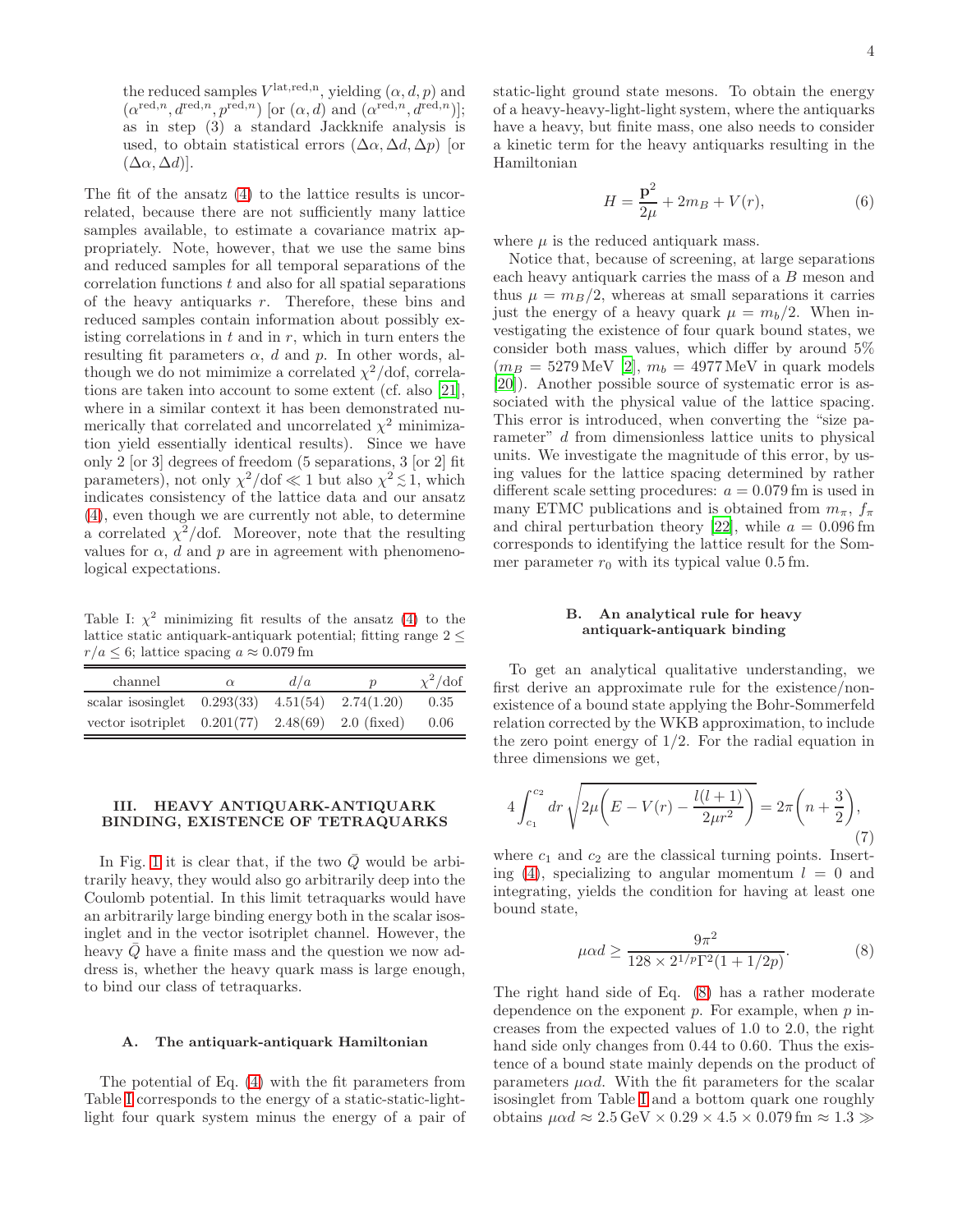0.44 . . . 0.60, which is a strong indication for the existence of a bound state. A similar calculation for the vector isotriplet yields  $\mu \alpha d \approx 0.5$ , i.e. the existence of a bound state in this channel is rather questionable.

### C. Numerical solution of Schrödinger's equation

Note, that the analytical estimates obtained in the previous subsection are rather crude, because e.g. the WKB approximation is questionable, when the potential is divergent at the origin as for a Coulomb-like potential. To investigate the existence of a bound state rigorously, we numerically solve the Schrödinger equation with the Hamiltonian [\(6\)](#page-3-2). The strongest binding is expected in an s-wave, for which the radial equation is

<span id="page-4-0"></span>
$$
\left[ -\frac{\hbar^2}{2\mu} \frac{d^2}{dr^2} + 2m_B + V(r) \right] R(r) = ER(r) \tag{9}
$$

with the wave function  $\psi = \psi(r) = R(r)/r$ . We impose Dirichlet boundary conditions  $R(r_{\text{max}}) = 0$  at sufficiently large  $r_{\text{max}}$  (we checked that results are stable for  $r_{\text{max}} \gtrsim 10 \text{ fm}$ ). The radial equation [\(9\)](#page-4-0) can be solved by standard methods (e.g. 4th order Runge-Kutta shooting) up to arbitrary numerical precision.

In accordance with our analytical estimates we find binding for heavy bottom-bottom tetraquarks in the scalar isosinglet channel. The binding energy  $E-2m_B \approx$ 30 MeV . . . 57 MeV depends to some extent on the reduced mass (either  $\mu = m_h/2$  or  $\mu = m_B/2$ ) and on the value of the lattice spacing (either  $a = 0.079$  fm or  $a = 0.096$  fm). To compute the statistical error of  $E-2m_B$ , we do a Jackknife analysis using the same bins and reduced samples as in section [II C,](#page-2-2) when determining the parameters  $\alpha$ , d and p of the potential ansatz  $V(r)$ via  $\chi^2$  minimizing fits. Consequently, possibly existing correlations on the level of the lattice correlation functions are partly entering our final results for  $E-2m_B$  (as already discussed in section [II C\)](#page-2-2). These results are collected in Table [II](#page-4-1) together with the "confidence for binding", which is just the probability of a negative value for  $E-2m_B$  assuming a Gaussian distribution for the statistical error. Depending on the concrete choice for the reduced mass  $\mu$  and the lattice spacing a the binding energy is negative by around  $1.76\sigma...3.00\sigma$ . This confirms the existence of an heavy-heavy-light-light tetraquark with a confidence level of  $\geq 96\%$ . The probability to find the two heavy antiquarks at separation  $r$  is proportional to  $|R(r)|^2$  and shown in Fig. [3.](#page-4-2) The average separation is around 0.25 fm.

Solving Schrödinger's equation [\(9\)](#page-4-0) for the vector isotriplet gives strong indication that the potential of this channel is too weak to generate a bound state, i.e. a tetraquark. The resulting wave function is essentially a plane wave with positive energy  $E - 2m_B$  within more than  $10\sigma$ .

<span id="page-4-1"></span>Table II: Binding energy and confidence for the existence of a heavy-heavy-light-light tetraquark for the scalar isosinglet channel.

| $\mu$   | $\boldsymbol{a}$ | $E-2m_B$      | confidence for binding        |
|---------|------------------|---------------|-------------------------------|
| $m_b/2$ | $0.079$ fm       | $-30(17)$ MeV | 1.76 $\sigma$ , 96% binding   |
| $m_b/2$ | $0.096$ fm       | $-49(17)$ MeV | $2.88\,\sigma$ , 100% binding |
| $m_B/2$ | $0.079$ fm       | $-38(18)$ MeV | 2.11 $\sigma$ , 98% binding   |
| $m_B/2$ | $0.096$ fm       | $-57(19)$ MeV | $3.00\,\sigma$ , 100% binding |



Figure 3: (Color online). Radial probability density  $\propto |R(r)|^2$ for the separation of the heavy antiquarks (scalar isosinglet).

### <span id="page-4-2"></span>D. Discussion of systematic errors

Possible sources of systematic error include the concrete choice of values for the b quark mass  $m_b$  and the lattice spacing a. This has already been addressed in the previous subsection and included in the final results in a rather conservative way.

Moreover, the quality of the lattice results for the heavy antiquark-antiquark potential is not sufficient, to determine the parameters  $\alpha$ , d and p of the potential ansatz by minimizing a correlated  $\chi^2$ . We mimimize an uncorrelated  $\chi^2$  instead. Our statistical analysis of the binding energy  $E - 2m_B$  (the central quantity studied in this work), however, is a single stringent Jackknife analysis starting already on the level of the lattice correlation functions. As discussed in section IIC such an analysis partly accounts for potentially existing correlations in  $t$  and in  $r$ . A possibly remaining residual systematic error is expected to be small and to not alter the strong quantitative result (existence of an heavy-heavylight-light tetraquark with a confidence level of  $\geq 96\%$ ) in a qualitative way.

Further possible systematic errors are not expected to weaken the binding.

• The static approximation of a ground state with bottom antiquarks is valid, since the bottom quark mass is a very hard scale compared with the scale  $\Lambda_{\text{QCD}}$ . Moreover, lattice computations of B mesons [\[23,](#page-6-0) [24\]](#page-6-1) and b baryons [\[25\]](#page-6-2) within the same lattice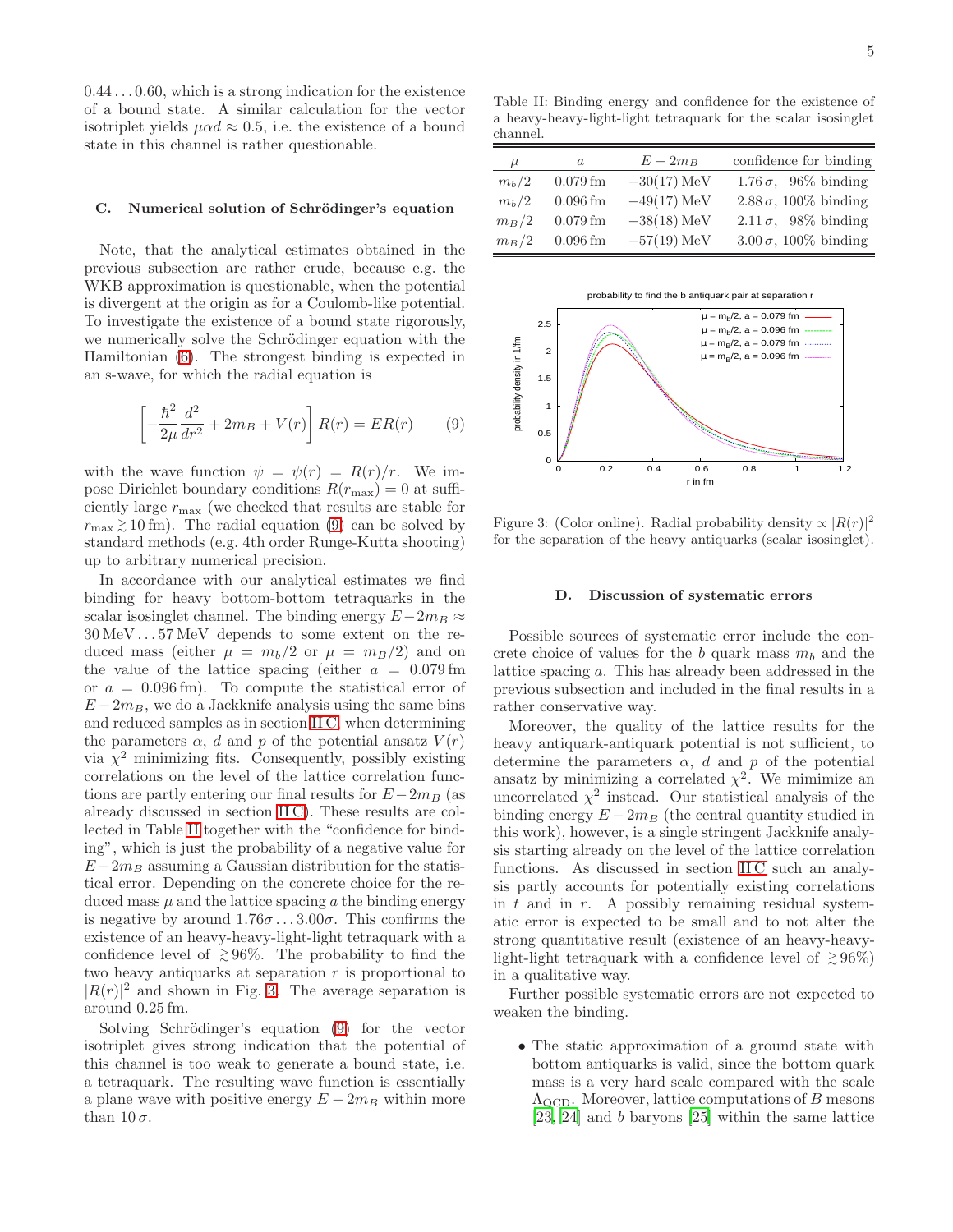setup showed that static quarks are a rather good approximation of bottom quarks.

- In lattice OCD finite volume effects are typically suppressed exponentially. Quantitatively this suppression depends on the extension of the periodic spatial volume  $L$  and the mass of the lightest particle, the pion,  $m_{\pi}$  and is proportional to  $\exp(-m_{\pi}L)$ . Even for rather simple quantities which can be computed very precisely,  $m_{\pi} L \gtrsim 3...4$ is usually a sufficient condition for the finite volume effects to be negligible compared to statistical errors. Therefore, for our results (where  $m_{\pi}L = 3.3$ ), which exhibit sizeable statistical errors, we do not expect that finite volume effects play an important role. Moreover, the spatial extension of the lattice  $L \approx 1.9$  fm seems large compared to the typical size of the tetraquark, which is related to  $d \approx 4.51 a \approx 0.36$  fm and the average separation of the heavy antiquarks, which is  $\approx 0.25$  fm.
- In what concerns long range forces our Yukawalike potential falls faster than the original one-pionexchange Yukawa potential (OPEP). This happens, because our long range part of the potential has too much noise, to measure the small OPEP. We are only sensitive to the dominant exponential mode in our potential, ie the one due to screening. Notice pions can contribute to the interaction between our two light quarks, and can as well contribute to the pseudoscalar-vector  $BB^*$  or vector-vector  $B^*B^*$  interaction. In principle the OPEP should enhance the binding at least in some of the channels as it happens for the deuteron.
- <span id="page-5-0"></span>[1] R. L. Jaffe, Phys. Rev. D 15, 267 (1977).
- <span id="page-5-1"></span>[2] J. Beringer et al. [Particle Data Group], Phys. Rev. D86, 010001 (2012).
- <span id="page-5-2"></span>[3] A. Bondar *et al.* [Belle Collaboration], Phys. Rev. Lett. 108, 122001 (2012) [\[arXiv:1110.2251](http://arxiv.org/abs/1110.2251) [hep-ex]].
- <span id="page-5-3"></span>[4] D. V. Bugg, Europhys. Lett. 96, 11002 (2011) [\[arXiv:1105.5492](http://arxiv.org/abs/1105.5492) [hep-ph]].
- <span id="page-5-4"></span>[5] J. L. Ballot and J. M. Richard, Phys. Lett. B 123, 449 (1983).
- <span id="page-5-5"></span>[6] C. Stewart and R. Koniuk, Phys. Rev. D 57, 5581 (1998) [\[arXiv:hep-lat/9803003\]](http://arxiv.org/abs/hep-lat/9803003).
- [7] C. Michael and P. Pennanen [UKQCD Collaboration], Phys. Rev. D 60, 054012 (1999) [\[arXiv:hep-lat/9901007\]](http://arxiv.org/abs/hep-lat/9901007).
- [8] M. S. Cook and H. R. Fiebig, [arXiv:hep-lat/0210054.](http://arxiv.org/abs/hep-lat/0210054)
- [9] T. Doi, T. T. Takahashi and H. Suganuma, AIP Conf. Proc. 842, 246 (2006) [\[arXiv:hep-lat/0601008\]](http://arxiv.org/abs/hep-lat/0601008).
- <span id="page-5-6"></span>[10] W. Detmold, K. Orginos and M. J. Savage, Phys. Rev. D 76, 114503 (2007) [\[arXiv:hep-lat/0703009\]](http://arxiv.org/abs/hep-lat/0703009).
- <span id="page-5-7"></span>[11] M. Wagner [ETM Collaboration], PoS LATTICE 2010, 162 (2010) [\[arXiv:1008.1538](http://arxiv.org/abs/1008.1538) [hep-lat]].
- [12] G. Bali and M. Hetzenegger, PoS LATTICE2010, 142 (2010) [\[arXiv:1011.0571](http://arxiv.org/abs/1011.0571) [hep-lat]].
- <span id="page-5-8"></span>[13] M. Wagner [ETM Collaboration], Acta Phys. Polon.

• Finally, the light  $u/d$  quark masses in the lattice computation are unphysically heavy (corresponding to  $m_{\pi} \approx 340 \,\text{MeV}$ . Decreasing the light quark masses to their physical values should increase the light cloud radius of a heavy-light meson and, therefore, lead to stronger binding (cf. Fig.  $2(a)$ ).

Nevertheless, the listed systematic errors should be investigated numerically in the future, to determine their exact effect on the bound state we predict.

## IV. CONCLUSIONS

To summarize, we find strong indication for the existence of an antibottom-antibottom-light-light tetraquark bound state. This result is very promising with respect to further lattice QCD calculations with higher statistics or even lighter dynamical quarks, and for experimental searches of doubly bottom hadrons.

It would be most interesting, to extend the present investigation, to study tetraquark resonances such as the BELLE candidate including a b quark and a  $\bar{b}$  antiquark. Acknowledgments

P.B. thanks the hospitality of IFT and FCT grants CERN/FP/116383/2010, CERN/FP/123612/2011.

M.W. acknowledges support by the Emmy Noether Programme of the DFG (German Research Foundation), grant WA 3000/1-1.

This work was supported in part by the Helmholtz International Center for FAIR within the framework of the LOEWE program launched by the State of Hesse.

Supp. 4, 747 (2011) [\[arXiv:1103.5147](http://arxiv.org/abs/1103.5147) [hep-lat]].

- <span id="page-5-9"></span>[14] J. O. Daldrop, C. Alexandrou, M. D. Brida, M. Gravina, L. Scorzato, C. Urbach and M. Wagner [ETM Collaboration], PoS LATTICE 2012, 161 (2012) [\[arXiv:1211.5002](http://arxiv.org/abs/1211.5002) [hep-lat]].
- [15] C. Alexandrou, J. O. Daldrop, M. D. Brida, M. Gravina, L. Scorzato, C. Urbach and M. Wagner [ETM Collaboration], [arXiv:1212.1418](http://arxiv.org/abs/1212.1418) [hep-lat].
- [16] M. Wagner, C. Alexandrou, J. O. Daldrop, M. D. Brida, M. Gravina, L. Scorzato, C. Urbach and C. Wiese [ETM Collaboration], [arXiv:1212.1648](http://arxiv.org/abs/1212.1648) [hep-lat].
- <span id="page-5-10"></span>[17] M. Wagner, C. Alexandrou, J. O. Daldrop, M. D. Brida, M. Gravina, L. Scorzato, C. Urbach and C. Wiese [ETM Collaboration], [arXiv:1302.3389](http://arxiv.org/abs/1302.3389) [hep-lat].
- <span id="page-5-11"></span>[18] N. Cardoso, M. Cardoso and P. Bicudo, Phys. Rev. D 84, 054508 (2011) [\[arXiv:1107.1355](http://arxiv.org/abs/1107.1355) [hep-lat]].
- <span id="page-5-12"></span>[19] N. Cardoso and P. Bicudo, [arXiv:1209.1532](http://arxiv.org/abs/1209.1532) [hep-lat].
- <span id="page-5-14"></span>[20] S. Godfrey and N. Isgur, Phys. Rev. D **32**, 189 (1985).
- <span id="page-5-13"></span>[21] C. Michael and A. McKerrell, "Fitting correlated hadron mass spectrum data," Phys. Rev. D 51, 3745 (1995) [\[hep-lat/9412087\]](http://arxiv.org/abs/hep-lat/9412087).
- <span id="page-5-15"></span>[22] R. Baron et al. [ETM Collaboration], JHEP 1008, 097 (2010) [\[arXiv:0911.5061](http://arxiv.org/abs/0911.5061) [hep-lat]].